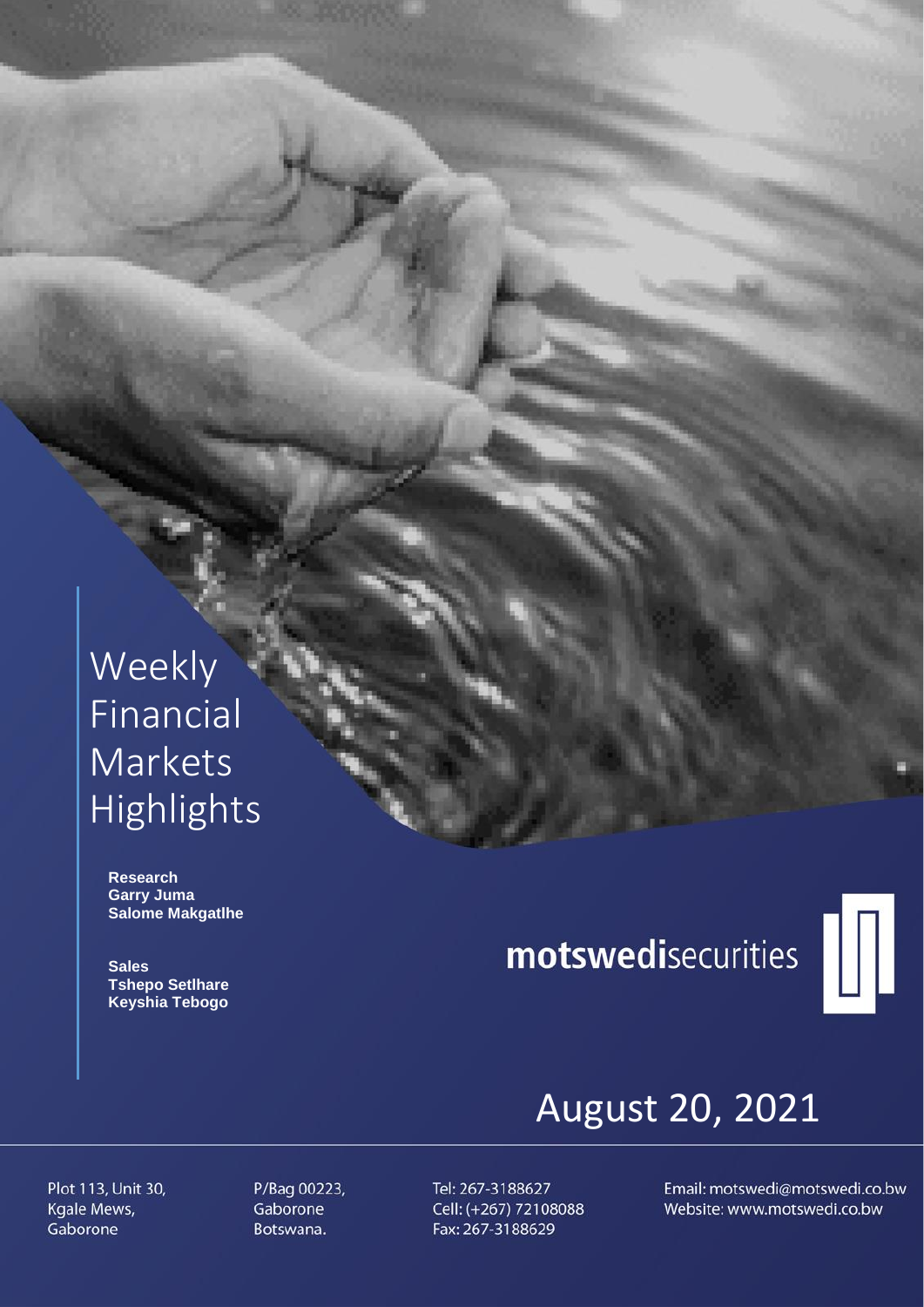motswedisecuritie

A member of the Botswana Stock Exchange

#### **1.0 Local Equity…**

The Domestic Company Index (DCI) ended another week of recoveries posting its largest weekly gain since the third week of June 2021. The DCI was up 0.22% as the value gainers outweighed the losers in the week, shrinking its loss for the year to negative 2.23%. The Domestic Company Total Returns Index (DCTRI) (which benefits from both share value increases and dividends) was up 0.42%, further supported by BTCL and Primetime going exdividend earlier in week. For the year, the index has grown 1.37%. The market also noted a marginal decline in the Foreign Company Index, as its value dropped 0.01% but however maintaining its yearly gain at about 0.25%.

In the driving seat of the DCI was the gain in Sechaba, closing 30 thebe up at P16.60/share. Sechaba has received some unfettered support from investors since publishing a positive trading statement in the previous week. The company advised its shareholders in the trading statement that it expects its profit before tax for the 6-month period ended 30 June 2021 to be between 105% and 110% (approximately P40.8mn to P42.8mn) higher than the P38.9m reported for the period ended 30 June 2020. This was a welcome announcement for investors as the company's performance continues to be somewhat guided by the ongoing ban on the sale of liquor in Botswana. Despite the recovery, the stock closed the week with a decline for the year of negative 19.6%.

grown 2.3%. RDCP gained two thebe in the week,  $\frac{2}{3}$ FNBB was another gainer in the week, claiming back 3 thebe to end the week at an almost 10 month high at P2.25/share. Support for the stock in the last few months has seen it recouping losses made earlier in the year. On a year to date basis, the stock has

closing at P2.12/linked unit, marginally reducing its decline for the year to negative 1.4%.

Capping gains for the domestic indices was Chobe, losing 5.7% of its value to close the week at P7.50/share, leaving its loss for the year at negative 20.5% (the second largest loser after Turnstar at negative 20.8%).

Meanwhile, CA Sales was down 1.4% in the week to close at P3.65/share, extending its loss for the year to negative 2.4%.

### **DCI Close 6,726.07** Weekly Change  $(\%)$   $+0.22$  $YTD$  Change  $(\%)$   $\qquad \qquad$  -2.23 **FCI Close 1,551.12** Weekly Change (%) and the control of the control of the control of the control of the control of the control of the control of the control of the control of the control of the control of the control of the control of the c YTD Change  $(\%)$   $+0.25$ **DCTRI Close 1,687.53** Weekly Change  $(\%)$   $+0.42$ YTD Change  $(\%)$  +1.37

#### **BSE Indices – Week ending 20 August 2021**

*Source: Motswedi Securities, BSE*

#### **Market Summary – Week ending 20 August 2021**

| No. of Shares Trading    | 3,406,657  |
|--------------------------|------------|
| Turnover (BWP)           | 11,703,042 |
| Turnover (USD)*          | 1,033,379  |
| No. of stocks trading#   | 12         |
| No. of stocks advancing# | З          |
| No. of stocks declining# |            |
| No. of stocks unchanged# |            |

*Source: Motswedi Securities, BSE \*US\$/BWP = 0.0883*

*# = Domestic Main Board*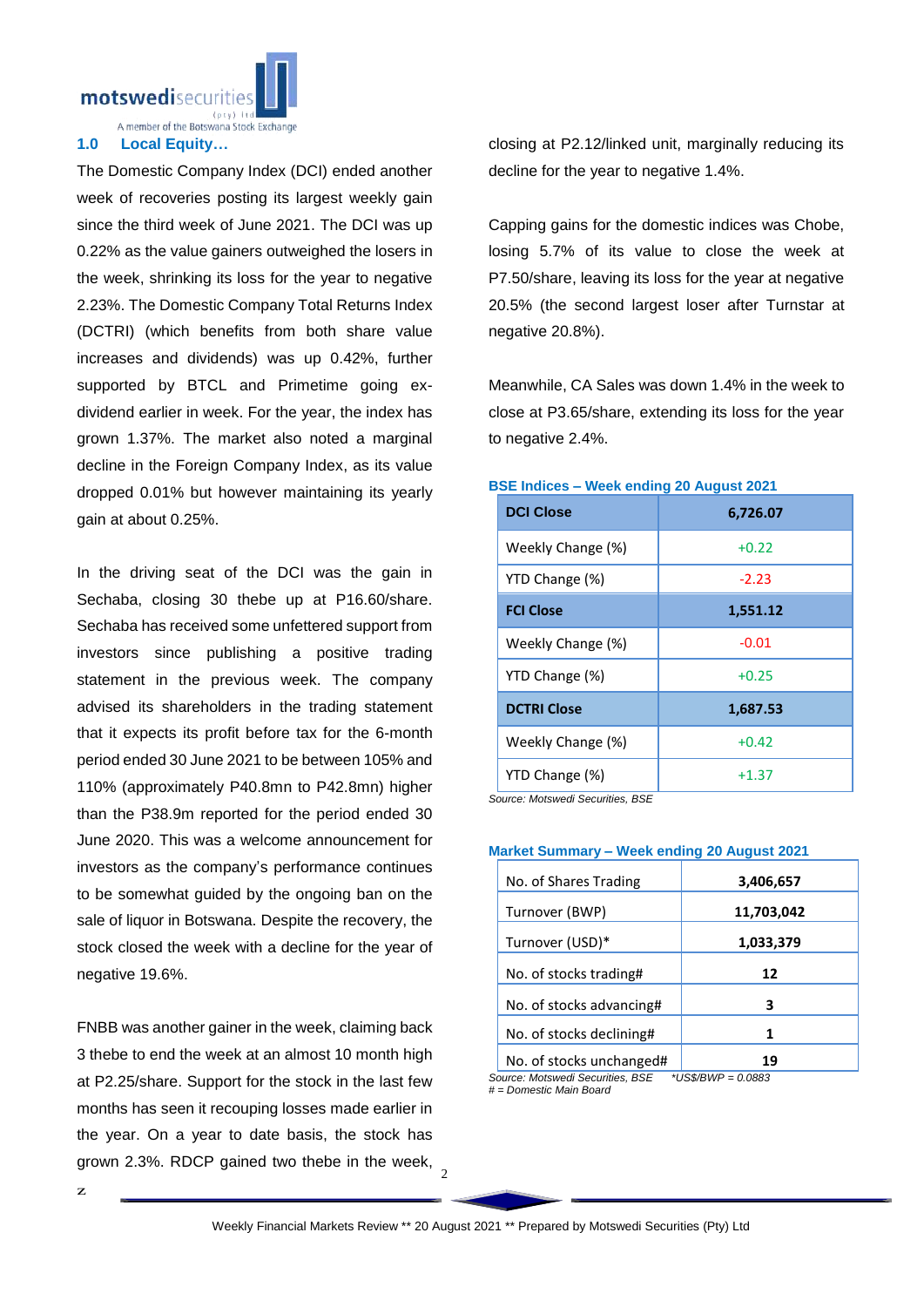

A member of the Botswana Stock Exchang

| <b>COUNTER</b>       | 20 Aug<br>(t) | 13 Aug<br>(t) | <b>Change</b><br>(%) | YTD<br>$(\% )$ |
|----------------------|---------------|---------------|----------------------|----------------|
| SECHABA <sup>↑</sup> | 1660          | 1630          | $+1.8$               | $-19.6$        |
| FNBB $\uparrow$      | 225           | 222           | $+1.4$               | $+2.3$         |
| RDCP <sup>1</sup>    | 212           | 210           | $+1.0$               | $-1.4$         |
| CA SALES ↓           | 365           | 370           | $-1.4$               | $-2.4$         |
| CHOBE ↓              | 750           | 795           | $-5.7$               | $-20.5$        |

*Source: Motswedi Securities, BSE* 

**2.0 Company Announcements (on BSE X-News)**

**RDC Properties** referred unitholders to the circular issued by the Company on 14 July 2021, and dispatched to Unitholders on the 15 and 16 July 2021 ("the Circular"). Unitholders resolved at the Extraordinary General Meeting, held on 13 August 2021, to increase the stated and debenture capitals of the Company, so as to enable the Bonus Award, and issue of the Bonus Issue Linked Units pursuant thereto. The Company now proceeds with the Bonus Award and the Bonus Issue as contemplated in the Circular. The Company will issue of 88,362,039 new linked units out of accumulated Net Asset Value contained in accumulated profits of the Company. Unitholders registered on the register of the Company on the Record Date will receive one Bonus Issue Linked Unit for every four Linked Units held, at a value of P2.14 per Bonus Issue Linked Unit.

The purpose of the Bonus Award is to ensure no prejudice to current Unitholders by transferring to them a portion of Net Asset Value prior to the Rights Offer contemplated by the Company and subject to a separate announcement, to ensure that Unitholders will benefit from growth in the Net Asset Value to date, even if Unitholders do not choose to follow their rights under the Rights Offer.

No fraction of Linked Units will be allotted and issued. Where the entitlements to Bonus Issue Linked Units result in a fraction of a Unit, the fraction will be paid in cash as per the indicative example set forth in section 12 of the Circular.

The BSE has granted a listing of the Bonus Issue Linked Units with effect from the commencement of business on 30 August 2021.

The Company is of the view that there is no withholding tax (whether in respect of distribution of dividends or payment of interest) on the Bonus Issue Linked Units nor is capital transfer tax payable on the Bonus Award or Bonus Issue.

**RDC Properties** further advised unitholders that the Company now proceeds with the Rights Offer details of which were set out in the circular dated 14 July 2021 ("the Circular").

The terms of the Rights Offer are as follows:

The Company seeks to raise approximately BWP730,000,000, by way of a Rights Offer of 339,534,884 linked units ("the Rights Offer Linked Units"). The Rights Offer Linked Units are offered to Unitholders recorded on the register at the close of business on Friday 20 August 2021 ("the Record Date") on the basis of approximately 0.96 Rights Offer Linked Unit for every Linked Unit held, at a price of BWP2.14 per Rights Offer Linked Unit.

The Rights Offer Linked Units will, when issued and fully paid, rank pari passu in all respects with the linked units now in issue.

Any allocation of Rights Offer Linked Units that would result in fractional entitlements will not be issued, but will be paid out in cash for the benefit of the unitholder to whom the fraction is to be issued.

3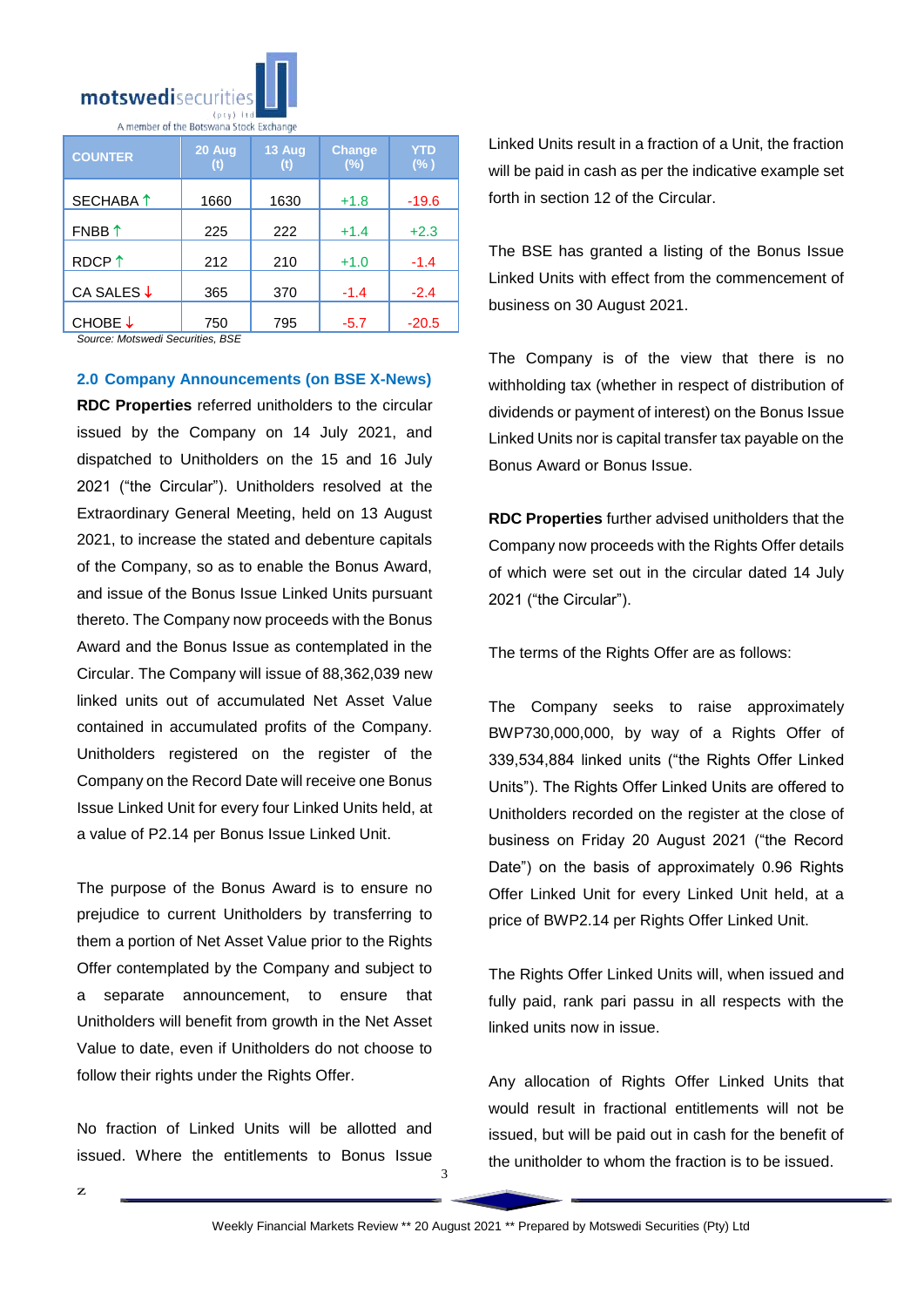

As appears from section 3.1 and 3.3.6 hereof, certain of the major Unitholders of the Company have signed irrevocable unconditional letters of commitment and undertaking in terms of which such Unitholders will subscribe for Rights Offer Linked Units that have not been subscribed for.

The Botswana Stock Exchange has given its in principle approval to the Rights Offer, and the listing of the renounceable letters of allocation and the subsequent listing Rights Offer Linked Units.

**RDC Properties** further published the results of the Extra Ordinary General Meeting of unitholders held Virtually on 13 August 2021. 70 Unitholders were represented, either in person or by proxy, who held in total 346,036,576 Linked units, which represented 97.90% of the securities of the Company. At the Extra Ordinary General Meeting of the unitholders of RDC Properties Limited held on 13 August 2021, the all the resolutions proposed at the meeting were approved by the requisite majority of votes.

**SeedCo International** issued a third notice dividend currency exchange rate for Botswana register shareholders in the week. Further to the 1<sup>st</sup> Notice issued on 30 June and the 2nd notice in the form of a Circular issued on 22 July 2021, regarding the dividend with a scrip and cash option with a Dividend Record Date of 17 August 2021 and Settlement Date of 26 August 2021, the Company wishes to advise as follows:

 Shareholders on the Botswana Share Register will be paid in USD if they have provided their USD bank account details to the Company, care of the Botswana Transfer Secretaries, the Central Securities Depository Botswana ("CSDB"), by the Record Date.

z.

 Shareholders on the Botswana Share Register who do not have USD bank accounts or who have not provided their USD bank account details to the Company by the Record Date will be paid the cash dividend in Botswana Pula based on the prevailing mid exchange rate on the Record Date, as determined by reference to Seed Co International Limited's bank, Stanbic Bank of Botswana Limited, being BWP10.80 to USD1.00. Accordingly, the gross dividend will be 10.48 thebe per share. A net cash dividend payment will be made after the deduction of applicable withholding taxes imposed in accordance with Botswana taxation laws.

Shareholders are advised that everything else pertaining to the scrip or cash dividend remains as announced in the Circular that was issued by the Company on 22 July 2021.

#### **3.0 Foreign Exchange…**

The US dollar reached a nine-month high in the week, as investor concerns in tandem with the global coronavirus cases. This had the effect of making the safe haven appeal of the greenback against its trading partners, more especially the emerging market currencies. Further supporting the dollar was the US Federal Reserve minutes highlighting that the US lawmakers were considering tapering the pandemic induced stimulus later this year (which is earlier than was anticipated by the market at large).

Meanwhile, closer to home, the Bank of Botswana decided to maintain the Bank Rate at 3.75%. This is despite the annual inflation rate rising to 8.9% in July 2021, from 8.2% in June 2021 – well above the Bank's medium-term objective range of 3 – 6%. The increase in inflation in July was attributed to the upward adjustment in domestic fuel prices in July